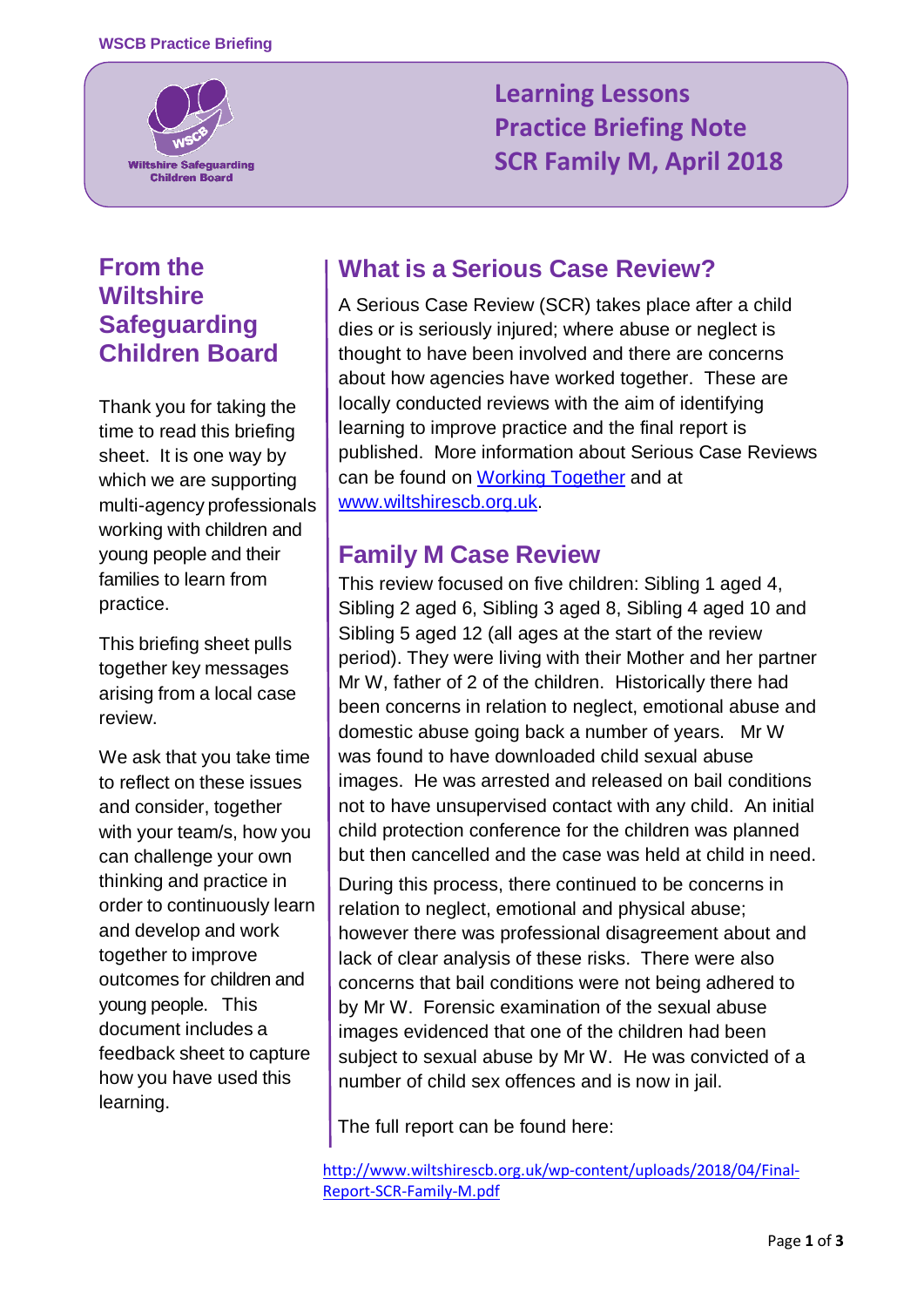## **Key considerations for practice arising from the review**

**1. Professionals can feel uncertain about how to respond to the risk from men who view online child sexual abuse images, and as a result this can leave children at continued risk of harm.**

Professionals are aware that those who download child sexual abuse images pose significant risks to children, but are often unclear about how to assess the risk these adults pose; how to assess whether another adult/parent is able to protect children and how best to ensure children are not groomed. There has been an exponential increase in the number of men who possess indecent images of children, including images of rape and sexual assault. This is both locally in Wiltshire and nationally. It is clear that the act of downloading and possessing images of children being abused is not a passive activity. Watching children being abused by others is child abuse and should be appropriately challenged.

In this case, whilst awaiting the outcome of the forensic examination of the child sexual abuse images, professionals did not effectively risk assess neither the perpetrator nor Mother's ability to protect, which left the children at risk.

Current debates within the child protection arena have focused on whether downloading abusive images will lead to offenders sexually abusing children. The research is not clear, but work by CEOP suggests that there is a clear correlation between downloading sexual abuse images and sexual offending against children; although a clear causal pathway cannot be established. The research suggests that it is important to assess the risk that each individual poses, with the presumption that each is a potential sexual abuser.

- [Protecting Children from Harm: a critical assessment of child sexual abuse in the family](https://www.childrenscommissioner.gov.uk/wp-content/uploads/2017/06/Protecting-children-from-harm-executive-summary_0.pdf)  network in England [and priorities for action, Summary 2015, Office of the Children's](https://www.childrenscommissioner.gov.uk/wp-content/uploads/2017/06/Protecting-children-from-harm-executive-summary_0.pdf)  **[Commissioner](https://www.childrenscommissioner.gov.uk/wp-content/uploads/2017/06/Protecting-children-from-harm-executive-summary_0.pdf)**
- [Online child sexual abuse images: doing more to tackle demand and supply, NSPCC,](https://www.nspcc.org.uk/globalassets/documents/research-reports/online-child-sexual-abuse-images.pdf)  [2016](https://www.nspcc.org.uk/globalassets/documents/research-reports/online-child-sexual-abuse-images.pdf)
- [A Picture of Abuse: A thematic assessment of the risk of contact child sexual abuse posed](https://static.lgfl.net/LgflNet/downloads/online-safety/LGfL-OS-Research-Archive-2012-CEOP-Picture-of-Abuse.pdf)  [by those who possess indecent images of children, CEOP,](https://static.lgfl.net/LgflNet/downloads/online-safety/LGfL-OS-Research-Archive-2012-CEOP-Picture-of-Abuse.pdf) 2012
- **Finklehor four preconditions**

#### 2. **All professionals should feel confident to challenge decision making where they do not feel this is in the best interest of the child.**

In this case there were differences of views about the family and Mother's approach that were expressed at the time but never escalated beyond an initial challenge. This meant the children needs were not met and they were left at risk. Lack of professional challenge is a feature of many ser[i](#page-2-0)ous case reviews<sup>i</sup>.

Child protection inevitably involves working with uncertainties and making difficult decisions and complex judgements on the basis of incomplete information in rapidly evolving, often hostile and highly stressful contexts. The ease with which different people feel that they can challenge, and/or be challenged, reflects the culture of the organisation and the degree to which the interests of children are at the forefront of multi-agency work. WSCB has an [Escalation Procedure,](http://wiltshirescb.org.uk/wp-content/uploads/2016/10/WSCB_Escalation_Policy.pdf) which all professionals should be aware of and confident in using. This is currently being reviewed in order to develop an approach to disagreements that ensures children's needs remain at the heart of all we do.